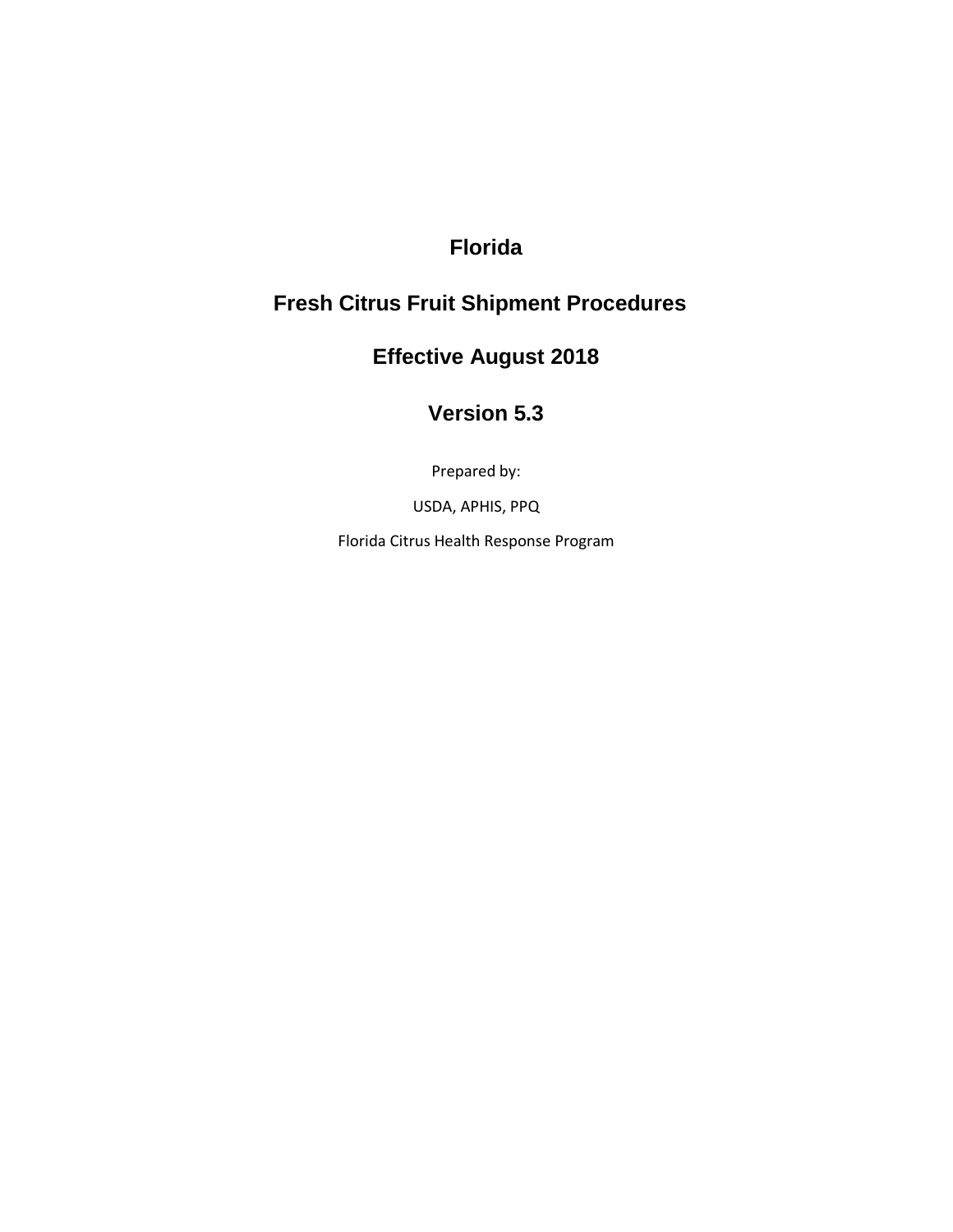## **Table of Contents**

## **For**

# **Florida Fresh Citrus Fruit Shipment Procedures**

|      |                                        | aae |
|------|----------------------------------------|-----|
| I.   | <b>INTERSTATE SHIPMENTS</b>            | 2   |
|      | APHIS APPROVED PACKINGHOUSE TREATMENTS | 5   |
| Ш.   | <b>INTRASTATE SHIPMENTS</b>            | 8   |
| III. | <b>HOMEOWNER FRUIT</b>                 | 8   |
| IV.  | <b>INTERNATIONAL SHIPMENTS</b>         | 8   |
| V.   | <b>COUNTRY SPECIFIC INFORMATION</b>    | 12  |
|      |                                        |     |

## **Tables:**

| <b>Citrus Export Requirements</b> |  |
|-----------------------------------|--|
|                                   |  |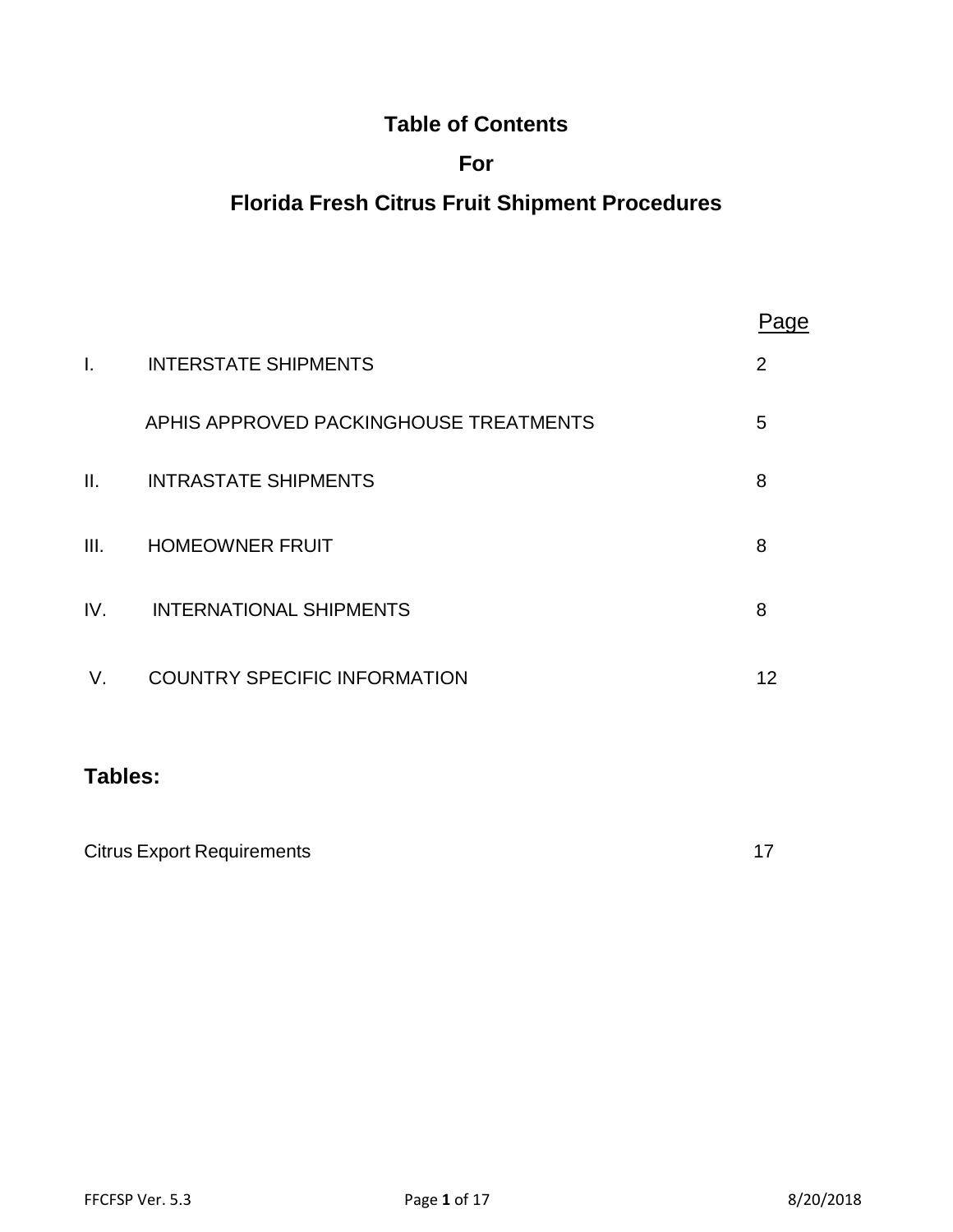## **Florida Fresh Citrus Fruit Shipment Procedures Effective August 2018 Version 5.3**

## **I. INTERSTATE SHIPMENTS**

The interstate movement of fresh citrus fruit from Florida to domestic markets is currently governed by:

- 1. Code of Federal Regulations, CFR 301.75 Subpart-Citrus Canker;
- 2. Federal Domestic Quarantine Order *Phyllosticta citricarpa,* Causal Agent of Citrus Black Spot (CBS), DA-2012-09; and
- 3. Federal Domestic Quarantine Order, *Elsinoë australis* Bitanc. & Jenkins, Causal Agent of Sweet Orange Scab (SOS), DA-2016-55.

These regulations establish a Citrus Canker and a SOS quarantine throughout the State of Florida, a CBS quarantined area in parts of Florida, and outline requirements for fruit shipped from these areas to other US states and territories.

#### **Compliance Agreement**

Florida citrus fruit may only be shipped interstate from Packinghouses or Distributors that operate under a signed APHIS Compliance Agreement (CA) issued by your local USDA CHRP office. Compliance Agreements are generally reissued on a yearly basis and will reflect any changes in regulations adopted since the last Agreement was signed. Packinghouses must follow the stipulations in the Packer/Repacker CA, which includes treatment options to disinfect and wax fruit and pack without stems and leaves attached. Fruit must be shipped with a Federal Certificate or Limited Permit on cartons and manifests. Likewise, Distributors must follow the stipulations in the Distributor/Repacker CA, and must verify that the fruit is eligible for interstate shipment prior to shipping. They can only ship fruit that was received under a Federal Certificate or Limited Permit, and it must also be shipped with a Federal Certificate or Limited Permit on cartons and manifests.

### **Citrus Canker Quarantine**

The entire State of Florida is quarantined for Citrus Canker. Citrus fruit from Florida is permitted to be shipped to all US states and territories, including AZ, CA, HI, LA, TX, American Samoa, Guam, Northern Mariana Islands, Puerto Rico and Virgin Islands of the United States provided the fruit:

- 1. Is packed in a commercial packinghouse whose owner or operator has entered into a compliance agreement with APHIS.
- 2. Is treated according to the PPQ Treatment Manual.
- 3. Is free of leaves, twigs and other plant parts, except stems that are less than 1 inch long and are attached to the fruit.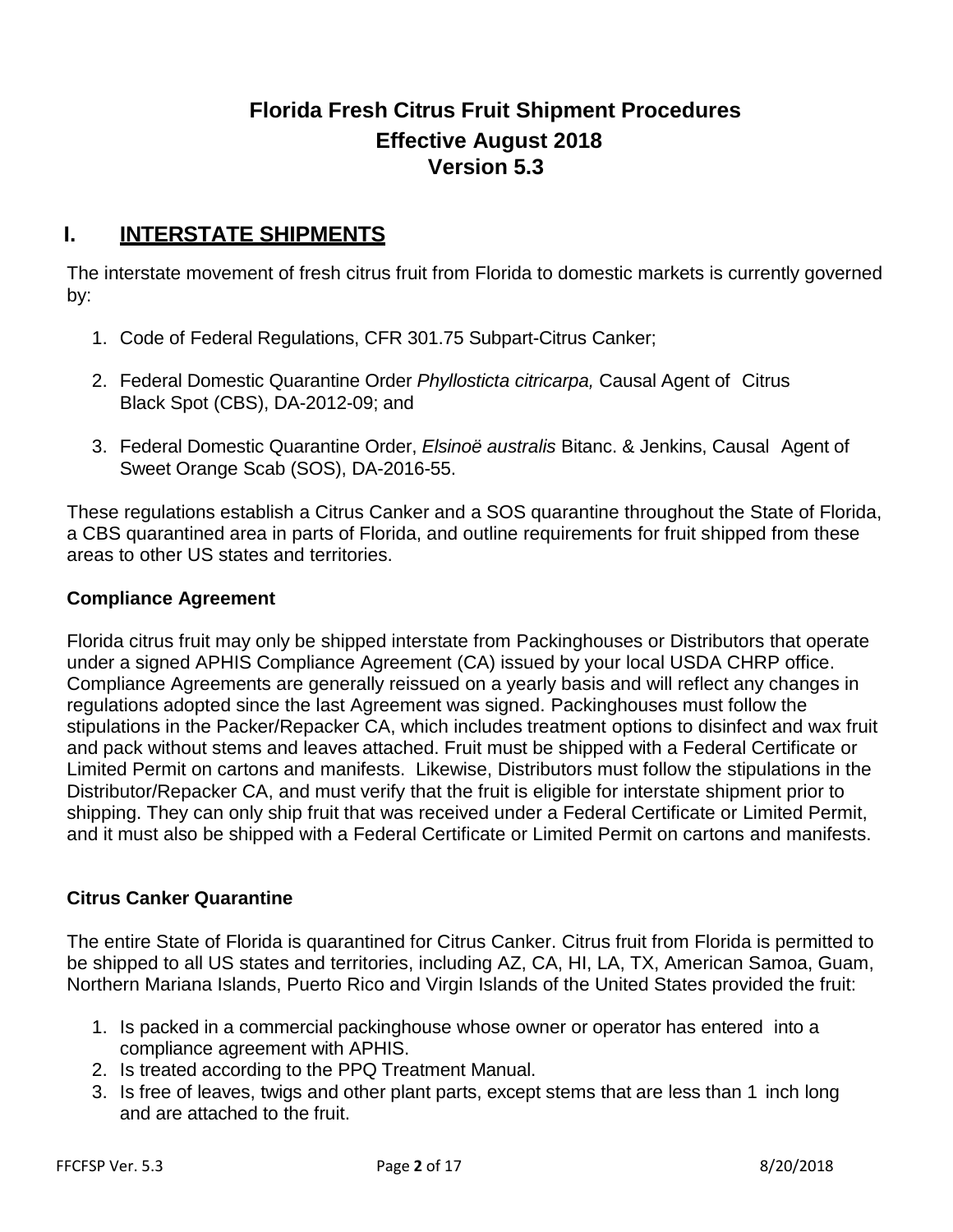- 4. Is accompanied by a Federal Certificate on both the shipping documents and boxes or containers.
- 5. Meets all other applicable Federal and State Domestic Quarantines.

No packinghouse inspection of fruit by APHIS is required for Citrus Canker; however, APHIS inspectors may conduct random inspections to verify compliance to regulations. The requirement that fruit be inspected at the packinghouse remains in effect for fruit destined to some foreign markets. Export shipments, including those to the EU, are addressed in Part IV of this document.

### **Sweet Orange Scab Quarantine**

The entire State of Florida is quarantined for SOS. Citrus fruit from Florida is permitted to be shipped to all US states and territories provided it has met all the conditions set forth under the Citrus Canker Quarantine, in addition to:

- 1. The fruit must be washed, brushed, and surface disinfested according to the protocol set forth in the APHIS-Approved Packing House Procedures for *Elsinoë australis,* causal agent of Sweet Orange Scab.
- 2. The fruit must be treated with label rates of one of the following fungicides: imazalil, thiabendazole or a combination of fludioxonil plus azoxystrobin.
- 3. The fruit must be waxed.
- 4. The shipment is accompanied by a Federal Certificate applied to both shipping documents and outside of all containers.
- 5. The fruit meets all other applicable Federal and State Domestic Quarantines.
- 6. Is practically free of leaves, twigs and other plant parts, except stems that are less than 1 inch long and are attached to the fruit.

Citrus fruit that cannot meet the fungicide or waxing conditions listed above may either be inspected, found free of SOS symptoms and issued a Federal Certificate; or if found with symptoms, shipped to non-citrus producing states under a Limited Permit issued by APHIS. If a Limited Permit is used, the following restrictions must be observed:

- 1. The fruit may not be moved to any of the following commercial citrus producing states and territories: California, Hawaii, Puerto Rico, Guam, U.S. Virgin Islands, American Samoa and the Northern Mariana Islands.
- 2. Shipping documents and containers in which fruit is packed must be marked with the following statement: "USDA-APHIS-PPQ LIMITED PERMIT: Not for distribution in: CA, HI, American Samoa, Guam, Northern Mariana Islands, Puerto Rico, and U.S. Virgin Islands."
- 3. The Limited Permit must be affixed or attached during the interstate movement to both the outside of the container in which the fruit is packed, and the accompanying documentation.
- 4. Fruit may be packed in mesh bags that do not have a Limited Permit on the header, but a Limited Permit must be present on the bag master in which the bags are packed.
- 5. Your local USDA office may issue Limited Permit stamps to commercial packinghouses under compliance on an as-needed basis, and may also grant authority to print & use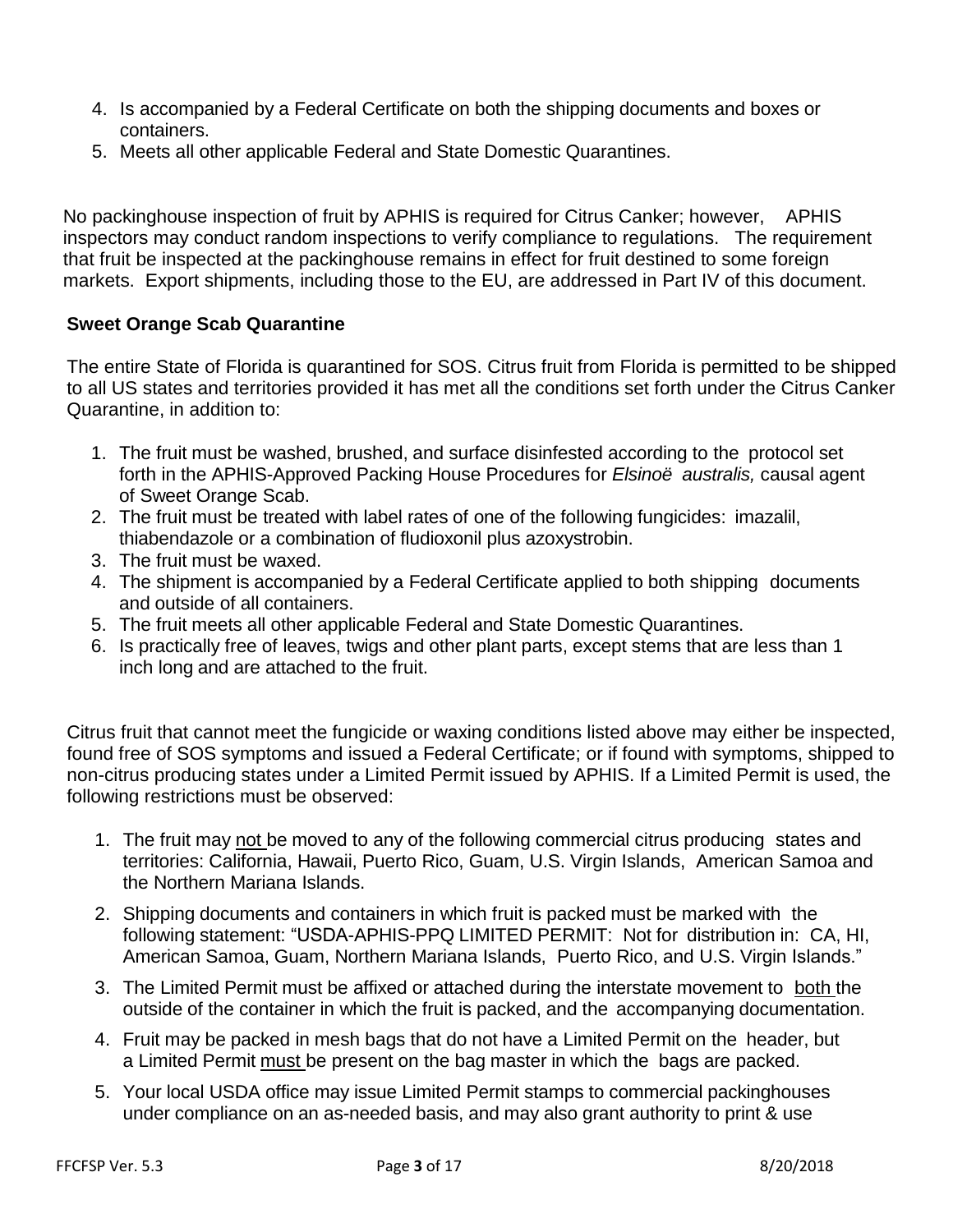adhesive Limited Permit labels. The Limited Permit stamps are accountable items. Custody and ownership of the stamps will remain with USDA, but may be temporarily transferred to packinghouses on a case-by-case basis. Preprinted boxes, labels or bag headers may be authorized only through application and approval by APHIS. Fruit must also meet all other applicable Federal and State Domestic Quarantines. Nonissued/authorized Limited Permit stamps, labels etc. are prohibited.

If a portion of an inspection unit (e.g. a Lot) has left the packinghouse and the Lot is later determined to be certificate ineligible for interstate movement due to noncompliance with the SOS final order, it must be recalled to the packinghouse and reassessed for a limited permit, destruction, or alternative distribution eligibility.

Unlike Citrus Canker, no quick diagnostic tools are available for confirmation of suspect SOS lesions. Suspects must be forwarded to the Division of Plant Industry in Gainesville for laboratory analysis, and results will typically take 24-96 hours or longer for suspects collected on a Friday or over a weekend.

## **Citrus Black Spot Quarantine**

The Federal Domestic Quarantine Order for CBS establishes a CBS quarantined area in parts of Florida. Citrus fruit from a CBS quarantined area may be moved interstate under a Federal Certificate, provided the following requirements are met:

- 1. The fruit must originate in a grove operating under a compliance agreement.
- 2. The fruit must be packed in a commercial packinghouse whose owner or operator has entered into a compliance agreement with APHIS.
- 3. The fruit must be practically free of leaves and other regulated plant material, except that stems less than 1-inch may be attached to fruit, but cannot have attached leaves.
- 4. The fruit must be washed, brushed, and surface disinfected (Pages 4-5).
- 5. The fruit must be treated with label rates of imazalil and/or thiabendazole (fungicide) at the time of packing.
- 6. The fruit must be waxed.
- 7. The fruit meets all other applicable Federal and State Domestic Quarantines.

*Note: CBS Federal Domestic Quarantine information can be found at:* [https://www.aphis.usda.gov/aphis/ourfocus/planthealth/plant-pest-and-disease](https://www.aphis.usda.gov/aphis/ourfocus/planthealth/plant-pest-and-disease-programs/pests-and-diseases/citrus-health-response-program/ct_black_spot)[programs/pests-and-diseases/citrus-health-response-program/ct\\_black\\_spot](https://www.aphis.usda.gov/aphis/ourfocus/planthealth/plant-pest-and-disease-programs/pests-and-diseases/citrus-health-response-program/ct_black_spot)

*CBS Quarantine Maps are available at:* [https://www.freshfromflorida.com/Divisions-Offices/Plant-Industry/Agriculture-Industry/Citrus-](https://www.freshfromflorida.com/Divisions-Offices/Plant-Industry/Agriculture-Industry/Citrus-Health-Response-Program/Citrus-Diseases/Citrus-Black-Spot-Information)[Health-Response-Program/Citrus-Diseases/Citrus-Black-Spot-Information](https://www.freshfromflorida.com/Divisions-Offices/Plant-Industry/Agriculture-Industry/Citrus-Health-Response-Program/Citrus-Diseases/Citrus-Black-Spot-Information)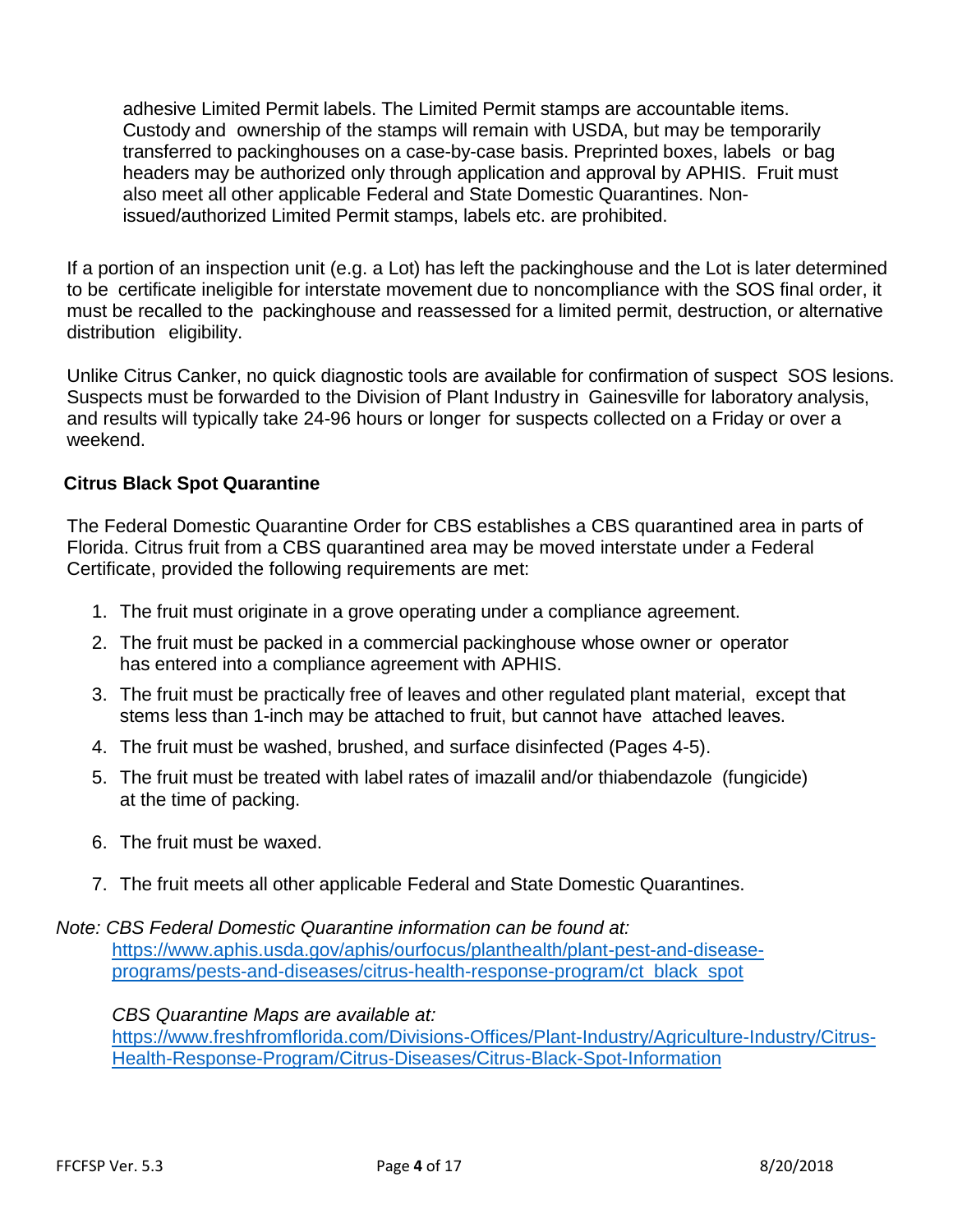## **Federal Certificate & Limited Permit (inside the CBS quarantine)**

Citrus fruit must be shipped with a Federal Certificate present on **both** the shipping documentation and the containers in which the fruit is packed. The certificate "shield" may be omitted on containers; however, the certificate language must be clear and legible.

Authorization for printing of Federal Certificate stamps will not be granted. USDA will print a Federal Certificate stamp for each packinghouse. Custody and ownership of the stamps will remain with USDA, but may be temporarily transferred to packinghouses on a case-by-case basis. Preprinted boxes, labels or bag headers may be authorized only through application and approval by APHIS.

Any fruit that **cannot** meet the conditions in lines 5 and 6 of the CBS Interstate movement requirements above (fungicide application and waxing) may be shipped to non-citrus producing states under a Limited Permit issued by APHIS. If a Limited Permit is used, the following restrictions must be observed:

- 1. The fruit may not be moved to:
	- a. Markets within Florida
	- b. Any of the following commercial citrus producing states and territories: Arizona, California, Hawaii, Louisiana, Texas, Puerto Rico, Guam, U.S. Virgin Islands, American Samoa and the Northern Mariana Islands.
- 2. Shipping documents and containers in which fruit is packed must be marked with the following statement: "USDA-APHIS-PPQ LIMITED PERMIT: "Not for distribution in: AZ, CA, FL, LA, HI, TX, American Samoa, Guam, Northern Mariana Islands, Puerto Rico, and U.S. Virgin Islands."
- 3. The Limited Permit must be affixed or attached during the interstate movement to both of the following:
	- a. The outside of the container in which the fruit is packed, and
	- b. The accompanying documentation
- 4. Fruit may be packed in mesh bags that do not have a Limited Permit on the header, but a Limited Permit must be present on the Bag master in which the bags are packed.
- 5. Authorization for printing of Limited Permit stamps will not be granted but APHIS may grant authority to print adhesive Limited Permit labels. USDA may issue Limited Permit stamps for packinghouse on an as-needed basis. Custody and ownership of the stamps will remain with USDA, but may be temporarily transferred to packinghouses on a case-by-case basis. Preprinted boxes, labels or bag headers may be authorized only through application and approval by APHIS.

## **APHIS APPROVED PACKINGHOUSE TREATMENTS**

Fruit shipped interstate under Federal Certificate or exported to the European Union under one of the applicable Federal quarantines must be treated with a USDA Approved Disinfectant. The regulated fruit must be treated in accordance with the PPQ Treatment Manual which provides the following treatment options: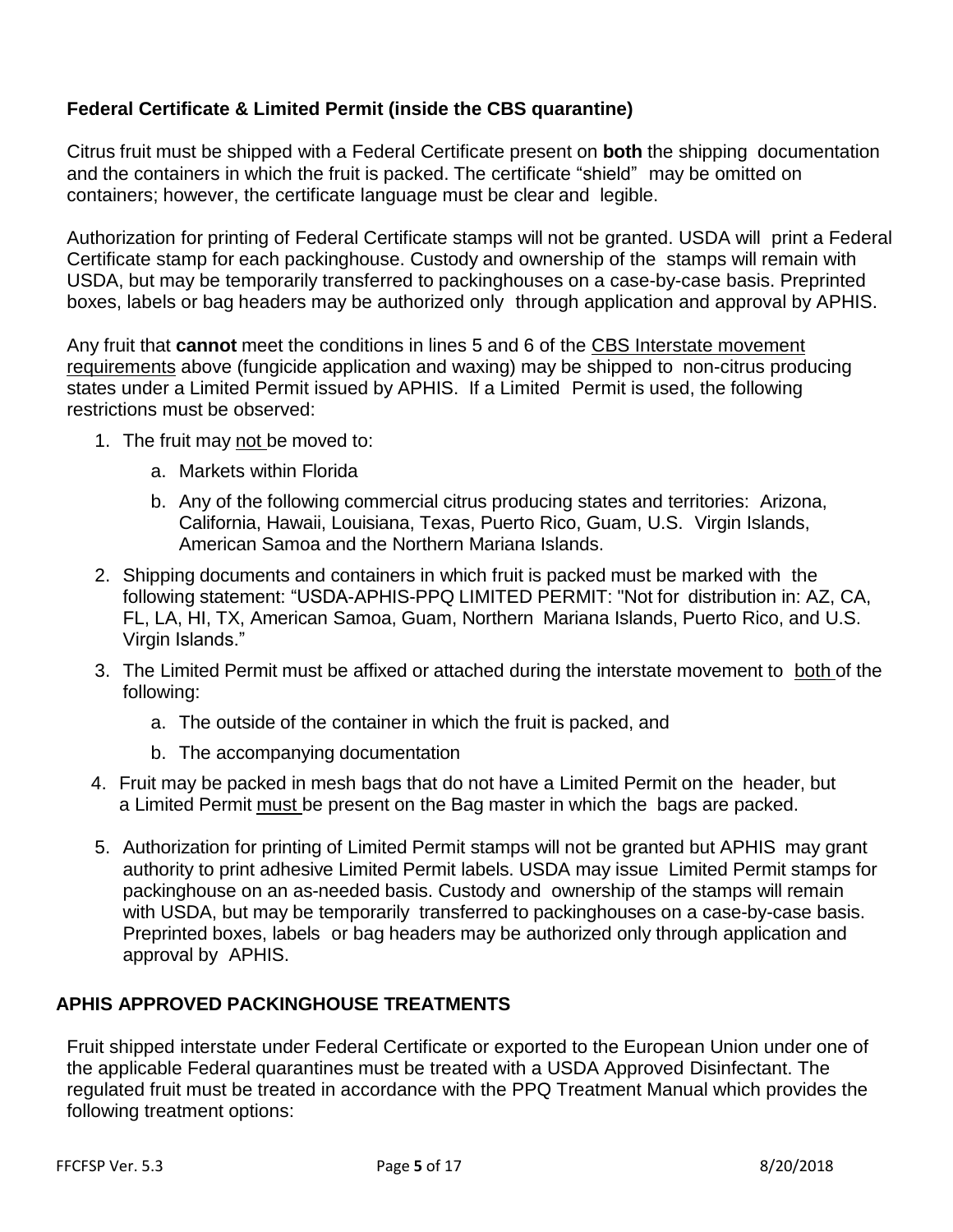- 1. **Sodium Hypochlorite**: The regulated fruit must be thoroughly wetted for at least 2 minutes with a solution containing 200 parts per million sodium hypochlorite, with the solution maintained at a pH of 6.0 to 7.5, or
- 2. **Sodium O-Phenyl Phenate (SOPP)**: The regulated fruit must be thoroughly wetted with a solution containing sodium o-phenyl phenate (SOPP) at a concentration of 1.86 to 2.0 percent of the total solution, for 45 seconds if the solution has sufficient soap or detergent to cause a visible foaming action or for 1 minute if the solution does not contain sufficient soap to cause a visible foaming action, or
- 3. **Peroxyacetic Acid (PAA).** The fruit must be thoroughly wetted for at least 1 minute with a solution containing 85 parts per million peroxyacetic acid.

The following **additional treatments** are required for fruit grown under the SOS (Entire State of Florida) and CBS Quarantine (in certain areas of Florida):

- 1. Washed;
- 2. Brushed;
- 3. Surface disinfected with at least one of the three treatments outlined above,
- 4. Treated at the time of packing, in accordance with label directions, with at least one of the following treatments:
	- a) Imazalil
	- b) Thiabendazole
	- c) Combination of fludioxonil plus azoxystrobin (meets the requirements for the SOS quarantine only); and
- 5. Waxed.

APHIS inspectors will regularly monitor disinfectant solutions and procedures to ensure the above concentrations and treatment times are met. Any Lot being run when a disinfection solution or procedure is found to be non-compliant will be required to be retreated.

It is recommended that Lots be physically separated during the treatment and packing process. Lots that are not separated will all be subject to any regulatory action that may be required.

If a portion of a Lot has left the packinghouse and the Lot is later determined to be ineligible for interstate movement due to a non-compliant treatment, it must be recalled to the packinghouse and reassessed for a limited permit, destruction, or alternative distribution eligibility.

### **Federal Certificate and Limited Permits**

Fruit shipped for the interstate market must be accompanied by either a Federal Certificate or Limited Permit. For fruit shipped to non-citrus producing states, the Certificate or Limited Permit may be in the form of an approved label on the shipping containers, an APHIS-issued stamp on the paperwork accompanying the shipment, or a PPQ Form 540 (Certificate) or 530 (Limited Permit).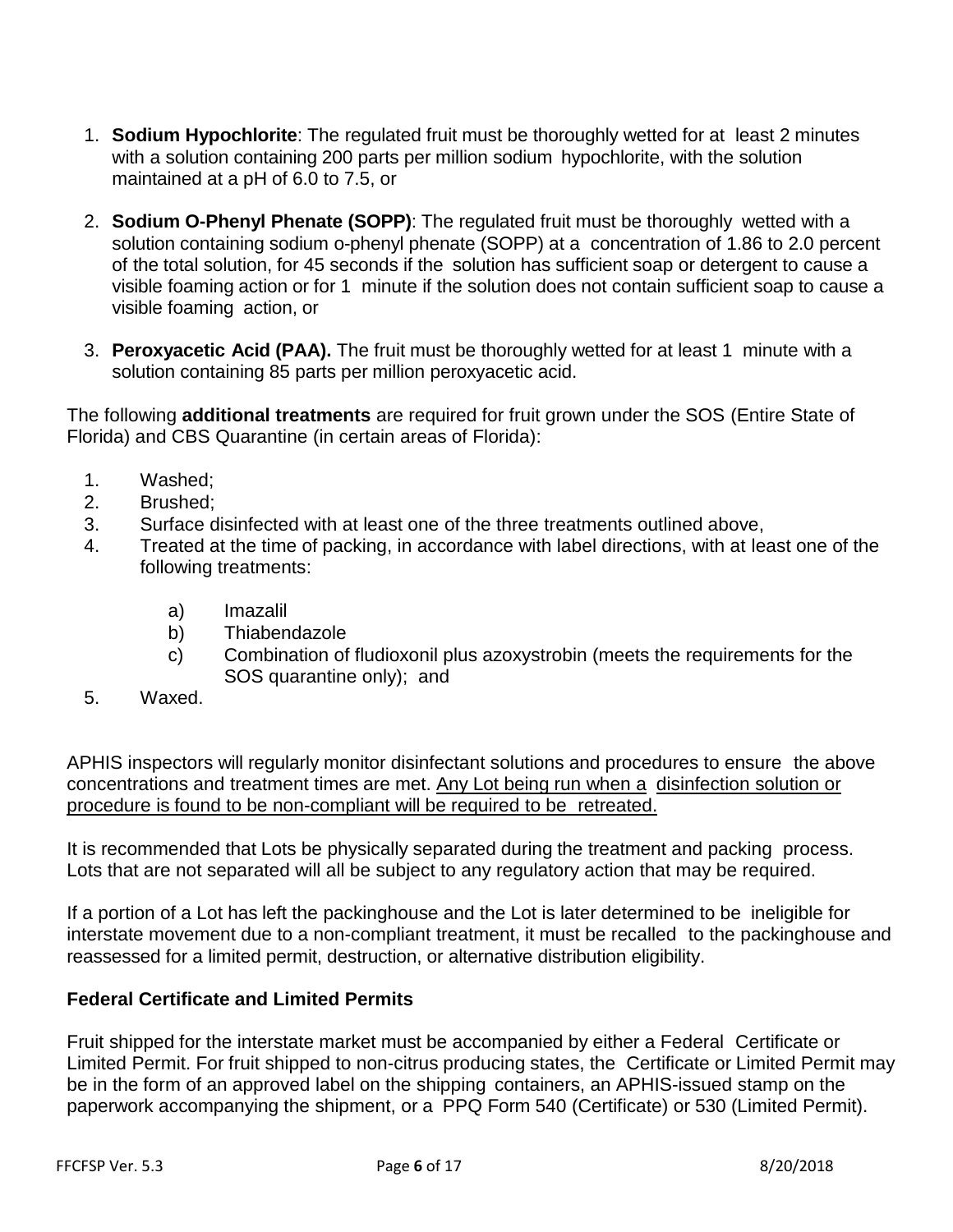For fruit shipped to citrus-producing states, the Certificate must be an APHIS-issued stamp on the accompanying paperwork. PPQ Form 540 cannot accompany shipments to citrus-producing states.

Due to the statewide SOS quarantine, the Federal Certificate or Limited Permit must be affixed to **both** the accompanying documentation **and** the outside of the container in which the fruit is packed.

### **Packinghouse Oversight**

In accordance with the Citrus Canker Final Fruit Rule 7CFR 301.75, CBS Federal Domestic Quarantine Order DA-2012-09, and SOS Federal Domestic Quarantine Order DA-2016-55, APHIS will conduct compliance agreement inspections in all packinghouses to ensure:

- 1. The owner or operator of the commercial packinghouse has entered into Compliance Agreement with APHIS;
- 2. The regulated fruit is treated with an APHIS-approved disinfectant at the proper concentration and duration;
- 3. The packed fruit is practically free of leaves, twigs and other plant parts except for stems that are less than 1 inch long and are attached to the fruit; and
- 4. All Federal Certificate and Limited Permits are clearly legible on all containers used for shipping fruit.

These compliance agreement inspections may include inspecting fruit in packed boxes upon APHIS request. If needed, it will be the responsibility of the packinghouse to provide manpower to carry packed boxes to and from the inspection table, and to repack fruit after inspection.

If leaves, twigs and other plant parts except for stems that are less than 1 inch long and are attached to the fruit are found during a spot check, that Lot may be required to be re-graded to remove the plant parts.

### **Packing Containers**

APHIS does not regulate the containers in which fruit is packed, but all applicable Department of Citrus regulations must still be met.

Important Note: Packers who use existing inventories of containers with outdated language to ship fruit from a citrus canker quarantine area do so at their own risk. USDA accepts no responsibility or liability for shipments mishandled or misdirected due to the presence of an inappropriate Limited Permit or outdated Limited Distribution Statement.

To prevent the accidental shipping of ineligible fruit under a Federal Certificate or a Limited Permit, the Certificate or Limited Permit language may not be pre-printed on Fruit & Vegetable manifests. **Shipping ineligible fruit under a Federal Certificate or a Limited Permit, even if by accident, would be a violation of Federal regulations. Such a violation could result in the loss of use of a Certificate or Limited Permit stamp by the packinghouse, the issuance of a civil penalty, or both.**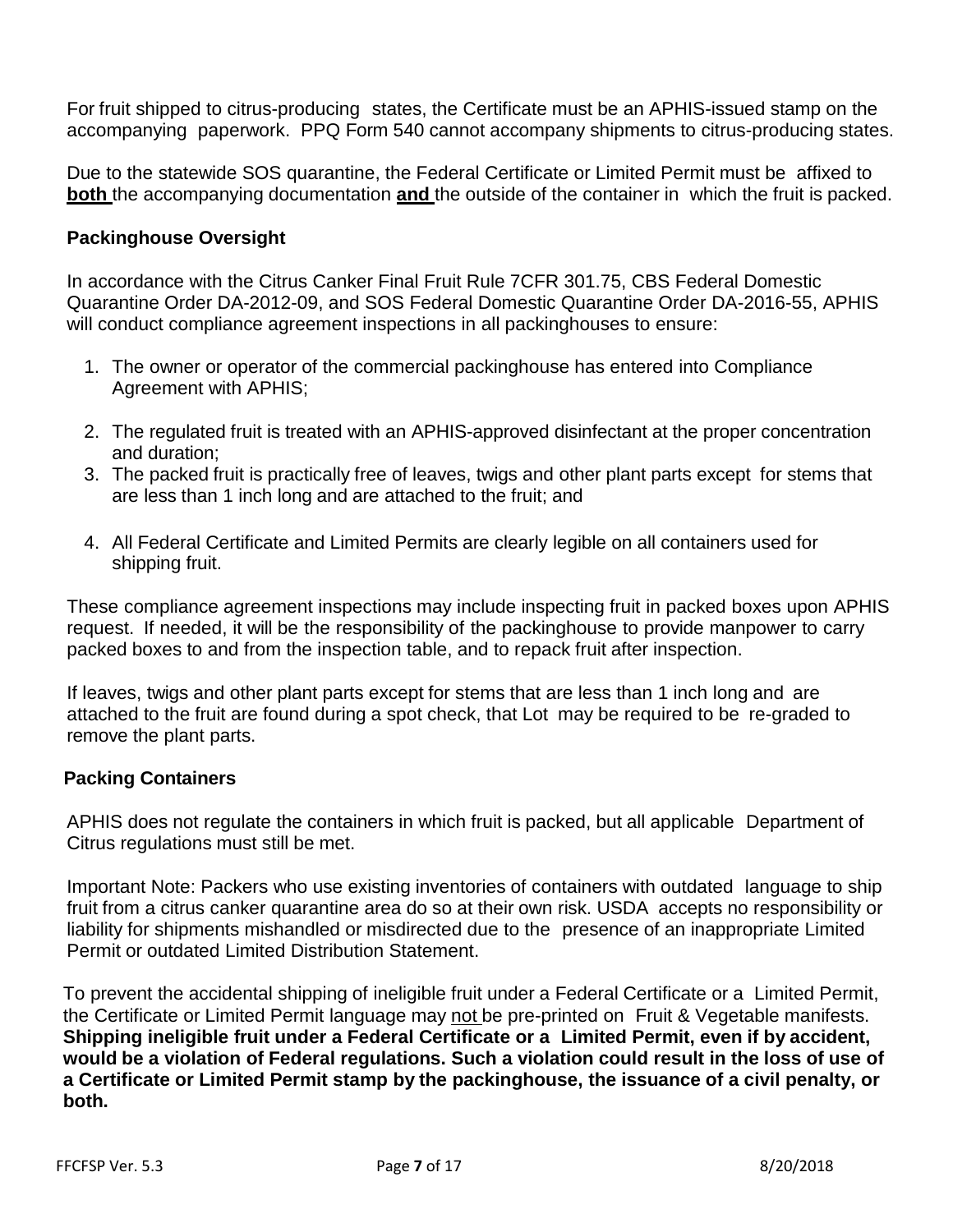## **II. INTRASTATE SHIPMENTS**

The USDA and the Florida Department of Agriculture and Consumer Services have adopted a parallel CBS quarantine that prohibits the intrastate movement of citrus fruit from a CBS quarantine area except to processors for juicing, or to packinghouses for fresh fruit packing. Fruit from a CBS quarantined area is prohibited for movement within the State of Florida unless it is tarped for shipment to a processor or packinghouse under an APHIS compliance agreement.

**Packed fruit from a CBS quarantine area may not move intrastate unless it has met conditions to be eligible for movement under an APHIS Federal Certificate**. This prohibition also applies to cull and elimination fruit. Fruit from **outside** the USDA recognized CBS quarantine can move intrastate without restriction.

## **III. HOMEOWNER FRUIT**

Dooryard fruit grown by homeowners in a Citrus Canker, SOS, and/or CBS quarantine can be shipped interstate if the fruit is packed in a facility operating under an APHIS compliance agreement and meets the same requirements as commercially produced fruit (commercial packing, disinfection, etc.)

## **IV. INTERNATIONAL SHIPMENTS**

*Important Note: 7 CFR 301.75 (Oct 22, 2009), CBS Federal Order DA-2012-09, and SOS Federal Order DA-2016-55 apply to interstate movement of citrus only. Fruit destined for EU markets will be handled as noted below. Shipments moving to any foreign market that requires a Federal Phytosanitary Certificate AND considers Citrus Canker, SOS, and/or CBS to be an "actionable" disease must still be inspected by APHIS. Packers must give their local APHIS office advance notice when fruit is being run that will require a Federal Phytosanitary Certificate, especially if an inspection is needed outside of normal business hours of Monday through Friday, 7:00AM to 3:30PM. See "Overtime Requests" for information on requesting export inspections on overtime.*

A Limited Permit for Export Only stamp is required only for fruit not eligible for domestic distribution that is being shipped under APHIS seal overland for export from ports outside of Florida, including fruit destined to Canada. A Limited Permit for Export Only is **not** required if fruit is destined for an export market and is being shipped **direct** from Florida unless that fruit originates in a CBS quarantined area. Fruit from a CBS quarantined area that is ineligible for a Federal Certificate may be moved intrastate for export from a port within Florida; however, it must travel under seal and under a Limited Permit for Export Only stamp.

To receive a Phytosanitary Certificate, all fruit exported from Florida must be inspected. Export inspections may be conducted by APHIS, FDACS Fruit & Vegetable inspectors, or their delegates:

1. If the destination country considers Citrus Canker, SOS or CBS to be of quarantine significance or "actionable," the fruit must be apparently free of these diseases.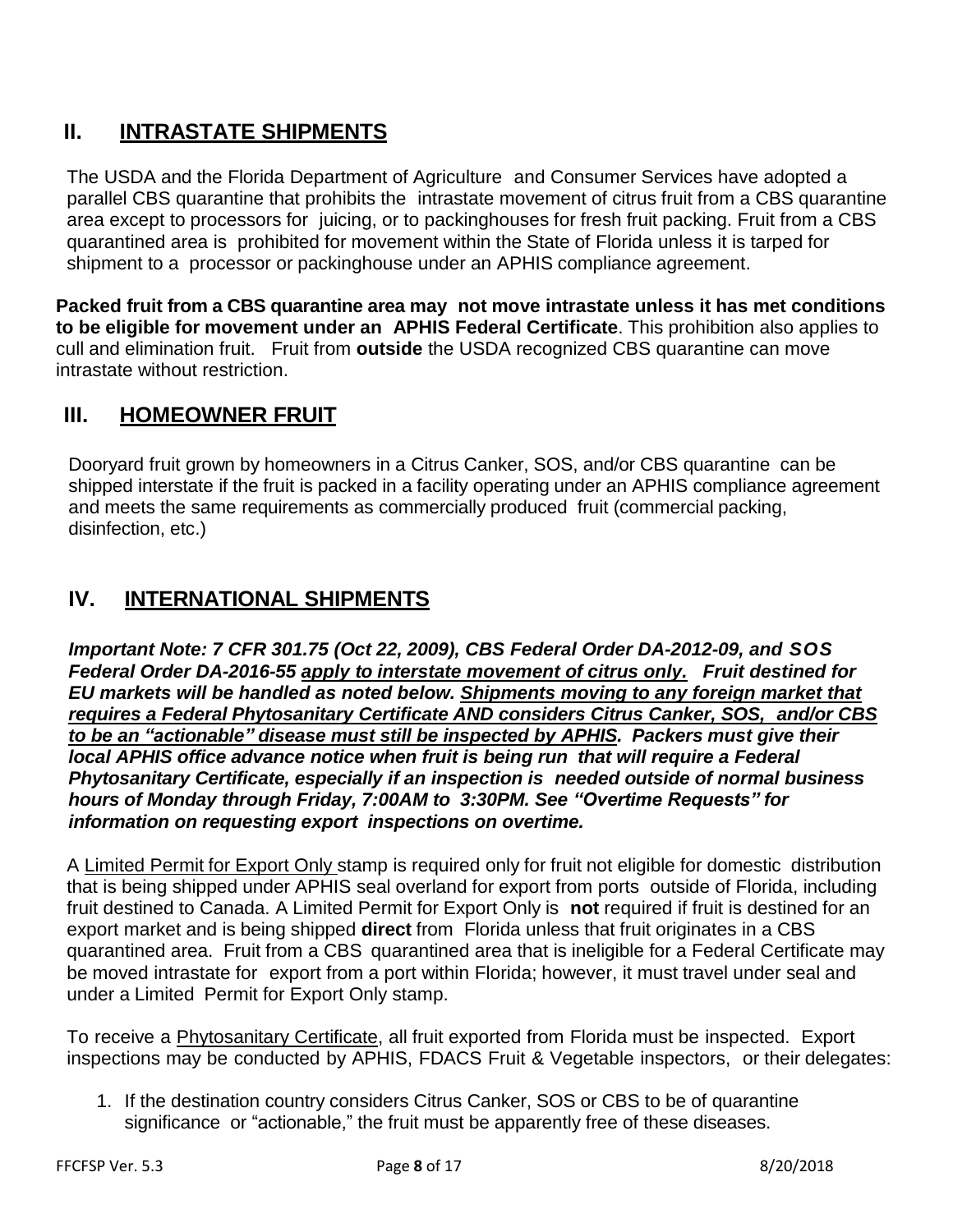2. If the destination country does not consider Citrus Canker, SOS or CBS to be of quarantine significance or "actionable," the fruit is not required to be free of these diseases.

See "Citrus Export Requirements" on Page 17 for information on those countries that consider Citrus Canker, SOS, and CBS "actionable."

### **Inspection of Export Fruit**

Fruit destined to countries that require a Phytosanitary Certificate and consider Citrus Canker, Sweet Orange Scab, and/or Citrus Black Spot to be of quarantine significance or "actionable" will be inspected by APHIS at the following rates. (Note: These rates are the **minimum** inspection level for commodities that are not considered high risk. Whenever USDA concludes that conditions have changed enough to cause commodities to become high risk, they may be subject to higher inspection levels (e.g., 5%).

- 1. All fruit harvested from **within** the EU recognized CBS county quarantines, which requires production unit freedom, must be inspected by:
	- a. Matrix; or
	- b. 600 pieces; or
	- c. 2%
- 2. All fruit harvested from **outside** the EU recognized CBS county quarantines must be inspected by:
	- a. Matrix (EU Lots only); or
	- b. 600 pieces (EU Lots only); or
	- c. 2% (for Mixed Market Lots, European containers only) or Palletized Inspectional Units destined to Europe.
- 3. Fruit destined to other foreign markets may be inspected at a rate of 2% per shipment or other APHIS approved protocol.

## **Delays or interruptions of scheduled inspections**

USDA CHRP personnel will be present on the date and time of the appropriately scheduled request with the understanding that the EU inspection will begin soon after the scheduled appointment time. During normal business hours, the local CHRP manager reserves the right to reassign employees to other CHRP duties when the scheduled inspection has been delayed, or prolonged due to down time, for more than one hour. The local CHRP manager must be contacted to reschedule the inspection; however, due to staffing limitations there is no guarantee that a USDA CHRP inspector will be available for same day re-assignment.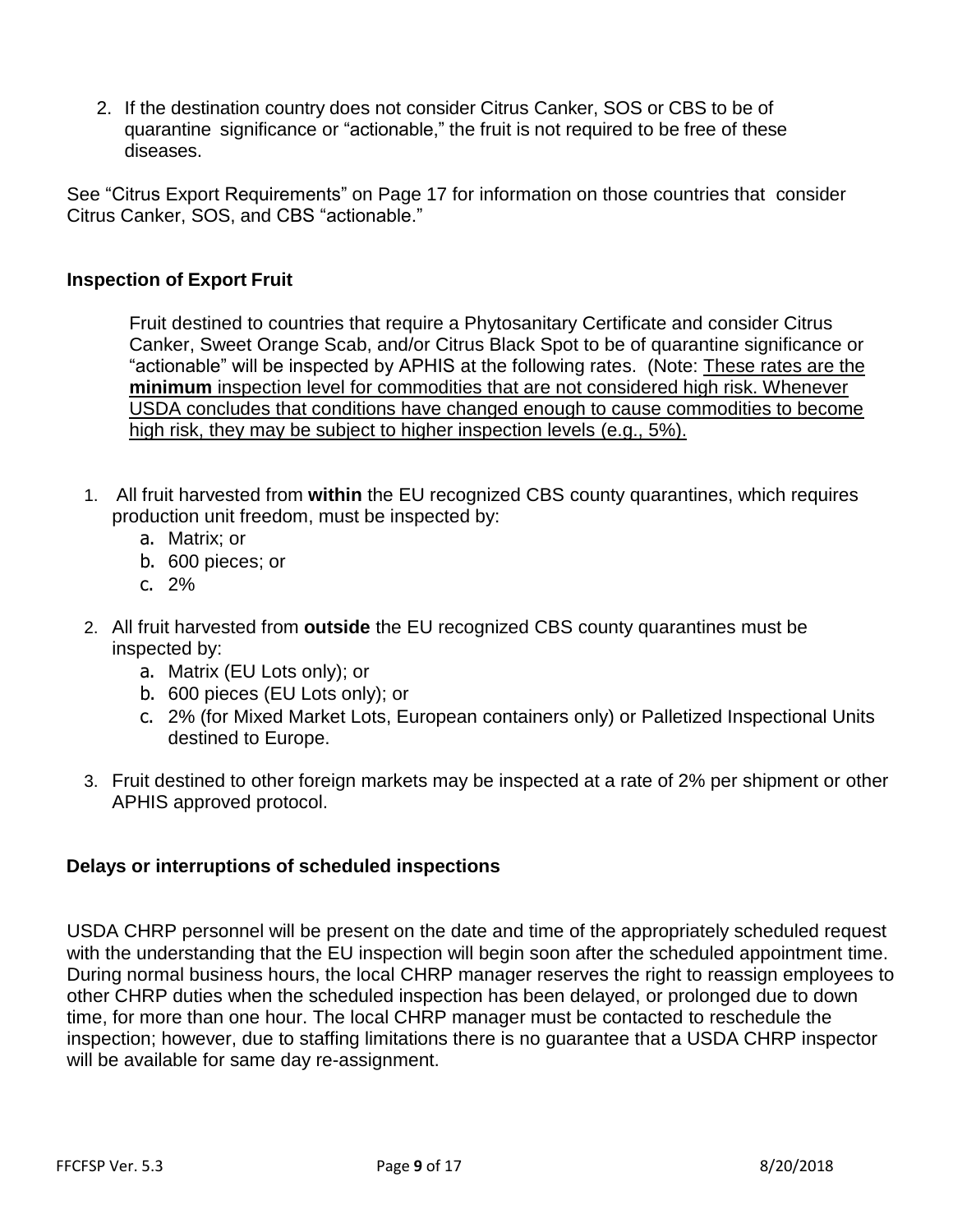## **Disease Finds in Packinghouse during Export Inspections**

## **Citrus Canker**

If a Citrus Canker suspect is found during an export inspection, these procedures will be followed:

- 1. The PPQ technician will notify the packinghouse management and the PPQ supervisor or PHSS that a suspect sample has been identified. Either the Supervisor or PHSS will travel to the facility to meet with packinghouse management. All fruit from the affected Lot will be held until diagnostics are completed.
- 2. The PPQ technician will provide photographic evidence of the suspect lesion(s) and submit images via email to the APHIS-PPQ pathologist on-call for an initial evaluation.
- 3. PPQ will advise the packinghouse management of the initial evaluation of the photographic evidence. Based on a visual diagnosis by an APHIS-PPQ pathologist, a packinghouse representative will be given the following options:
	- a. The representative will accept the visual lesion symptoms as presented on the suspect fruit as citrus canker; or
	- b. Request the use and accept the results of an ImmunoStrip test performed by a PPQ representative trained in the use of ImmunoStrip diagnostics; or
	- c. Request that an APHIS-PPQ pathologist visit the facility for further examination of the specimen and accept the pathologists' evaluation; or
	- d. Request that the sample be forwarded by PPQ to the FDACS Advanced Diagnostic Laboratory in Gainesville for diagnostics. All associated fruit shipment(s) will be held until a diagnosis is confirmed.
- 4. An accepted presumptive positive or laboratory positive determination of Citrus Canker will result in all fruit from the affected Lot no longer being eligible for the EU.

USDA will attempt to provide pathology determination within three (3) hours for suspect Citrus Canker lesions found by an APHIS inspector at any packing facility that provides the inspector access to a computer with Windows XP software (or equivalent), and a high-speed internet connection. USDA-APHIS will provide pathology determinations within 24 hours if an onsite visit is required.

## **Options for Export Fruit Found Infected with Canker**

Fruit found infected with Citrus Canker during a packinghouse inspection may be:

- 1. Shipped to any US state or territory, provided it has been properly treated, is free of leaves, twigs and other plant parts, and is accompanied by a Federal Certificate.
- 2. Diverted to juice.
- 3. Exported to any country that does not consider Citrus Canker to be an actionable pest.
- 4. Reconditioned and re-inspected one time for export to the EU provided no Citrus Canker is found during the re-inspection. If Citrus Canker is found during re-inspection after reconditioning, it is no longer eligible for export to the EU.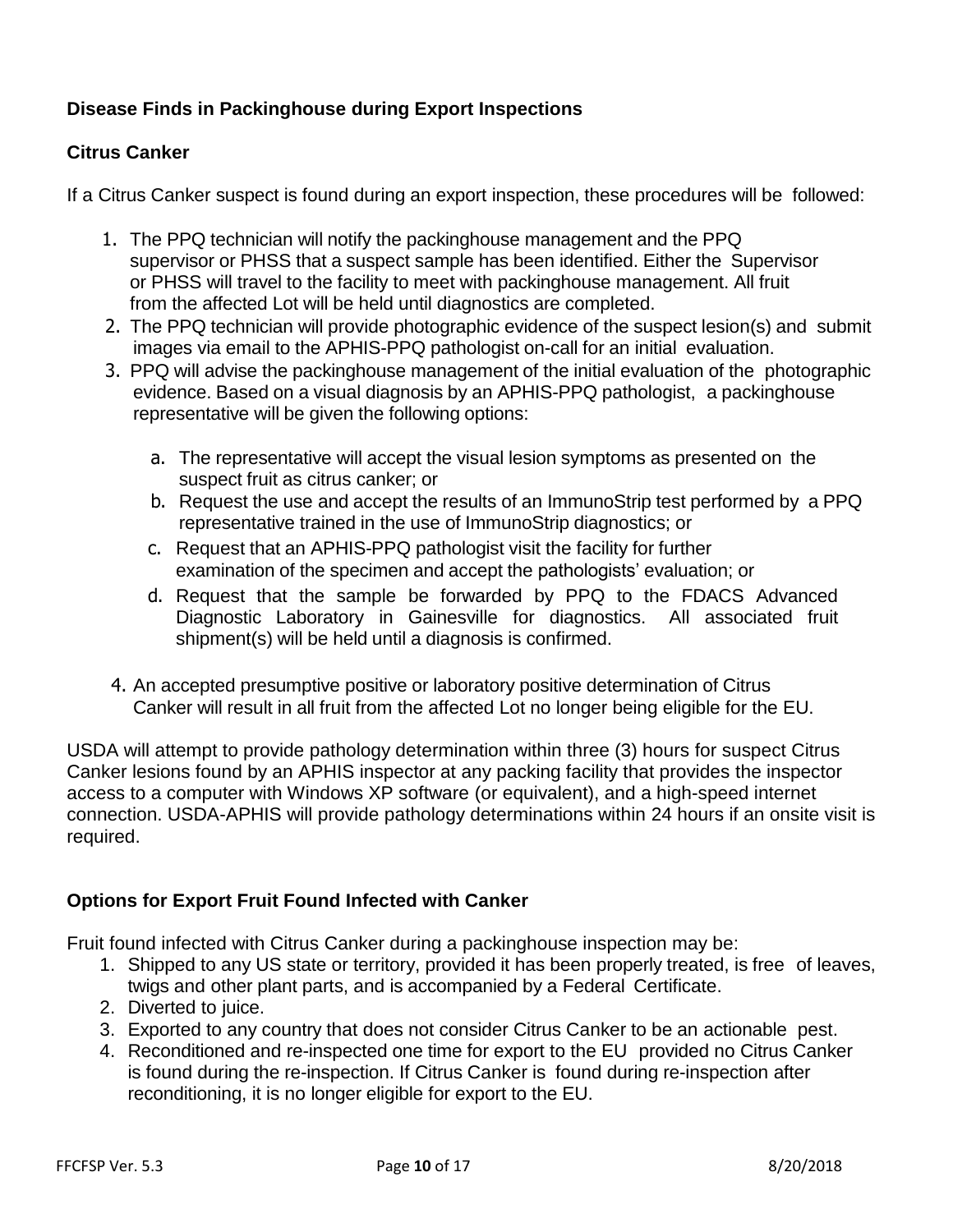## **Citrus Black Spot**

If a CBS suspect is found during an export inspection, these procedures will be followed:

- 1. The PPQ technician will notify the packinghouse management and the PPQ supervisor or PHSS that a suspect sample has been identified. Either the Supervisor or PHSS will travel to the facility to meet with packinghouse management. All fruit from the affected Lot will be held until diagnostics are completed.
- 2. The PPQ technician will provide photographic evidence of the suspect lesion(s) and submit images via email to the APHIS-PPQ pathologist on-call for an initial evaluation.
- 3. PPQ will advise the packinghouse management of the initial evaluation of the photographic evidence. Based on a visual diagnosis by an APHIS-PPQ pathologist, a packinghouse representative will be given the following options:
	- a. The representative will accept the visual lesion symptoms as presented on the suspect fruit as CBS; or
	- b. Request that an APHIS-PPQ pathologist visit the facility for visual confirmation and diagnostic test, on or off site; or
	- c. Request that the sample be forwarded by PPQ to the FDACS Advanced Diagnostic Laboratory in Gainesville for diagnostics. All associated fruit shipment(s) will be held until a diagnosis is confirmed.
- 4. A positive diagnosis of CBS will result in all fruit from the affected Lot no longer being eligible for the EU.

## **Sweet Orange Scab**

If a SOS suspect is found during an export inspection, these procedures will be followed:

- 1. The PPQ technician will notify the packinghouse management and the PPQ supervisor or PHSS that a suspect sample has been identified. Either the Supervisor or PHSS will travel to the facility to meet with packinghouse management. All fruit from the affected Lot will be held until diagnostics are completed.
- 2. The PPQ technician will provide photographic evidence of the suspect lesion(s) and submit images via email to the APHIS-PPQ pathologist on-call for an initial evaluation.
- 3. PPQ will advise the packinghouse management of the initial evaluation of the photographic evidence. Based on a visual diagnosis by an APHIS-PPQ pathologist, the sample may be forwarded by PPQ to the FDACS Advanced Diagnostic Laboratory in Gainesville for diagnostics. All associated fruit shipment(s) will be held until a diagnosis is confirmed.
- 4. Results will typically take 24-96 hours or longer for suspects collected on a Friday or over a weekend.
- 5. A positive diagnosis of SOS will result in all fruit from the affected Lot no longer being eligible for the EU.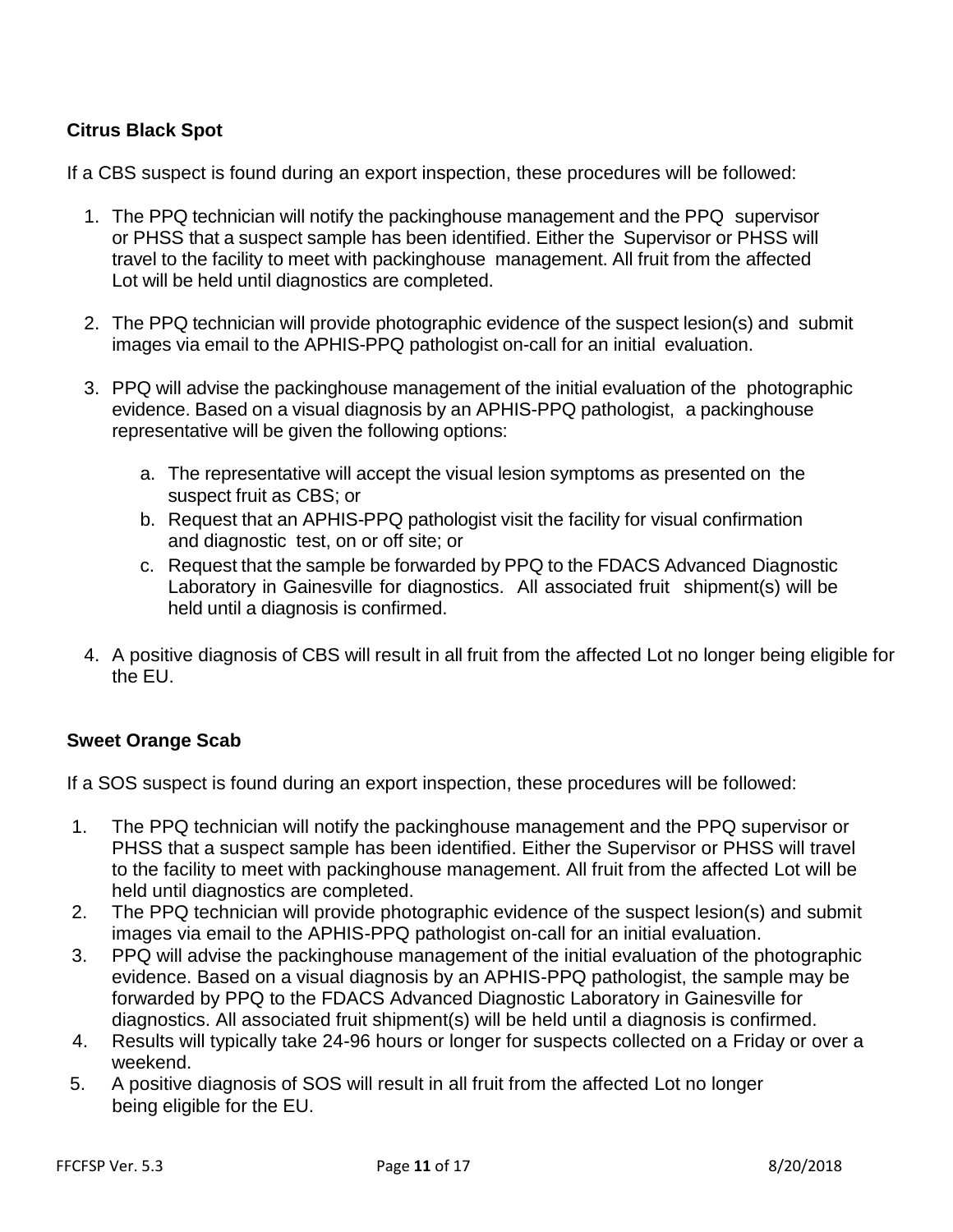## **Options for Export Fruit Found Infected with Sweet Orange Scab or Citrus Black Spot**

Fruit found infected with SOS or CBS during a packinghouse inspection may be:

- 1. Diverted to juice.
- 2. Destroyed under APHIS approved methods.
- 3. Exported to any country that does not consider SOS and/or CBS to be an actionable pest.
- 4. Shipped interstate, under a Limited Permit, to non-citrus producing states.
- 5. Shipped interstate, under a certificate, if all applicable requirements are met.

## **Transit for Export, Land-bridging and APHIS Seals**

If fruit destined for export is not eligible for interstate movement with a Federal Certificate under 7 CFR 301.75-7, Subpart: Citrus Canker, CBS Federal Order DA-2012-09, and SOS Federal Order DA-2016-55, the fruit must be shipped in a container sealed by APHIS if transiting other states to the port of export. No trans-loading will be permitted at ports of export located in citrus producing states.

Fruit destined for export from a CBS quarantined area not eligible for distribution within the United States under the CBS Domestic Federal Quarantine Order, must be shipped in a container sealed by APHIS if moved intrastate or interstate for export from any port. No trans-loading will be permitted at ports of export located in citrus producing states.

Because USDA has to be physically present to seal the trailers, USDA will apply a "Limited Permit for Export Only" stamp to the paperwork at the same time. Sealing of trailers should be scheduled to occur while the USDA inspector is on-site conducting regulatory oversight or inspecting fruit for export. Inspectors will not be available for the sole purpose of sealing of trailers for export outside of normal business hours (M-F, 7:00-3:30).

While in the US, APHIS seals may be broken ONLY by an APHIS inspector, including breaking of seals to add to a partial shipment.

Fruit that is eligible for a Federal Certificate may be land-bridged to US ports in any state and transloaded at the port of export. Similarly, fruit that is eligible for a Federal Certificate may be transported overland to any state and held in cold storage for export at a later date.

## **V. COUNTRY SPECIFIC INFORMATION**

### **Canada**

Canada considers citrus fruit an "unrestricted product" and does not consider Citrus Canker, SOS, or CBS to be of regulatory significance, therefore: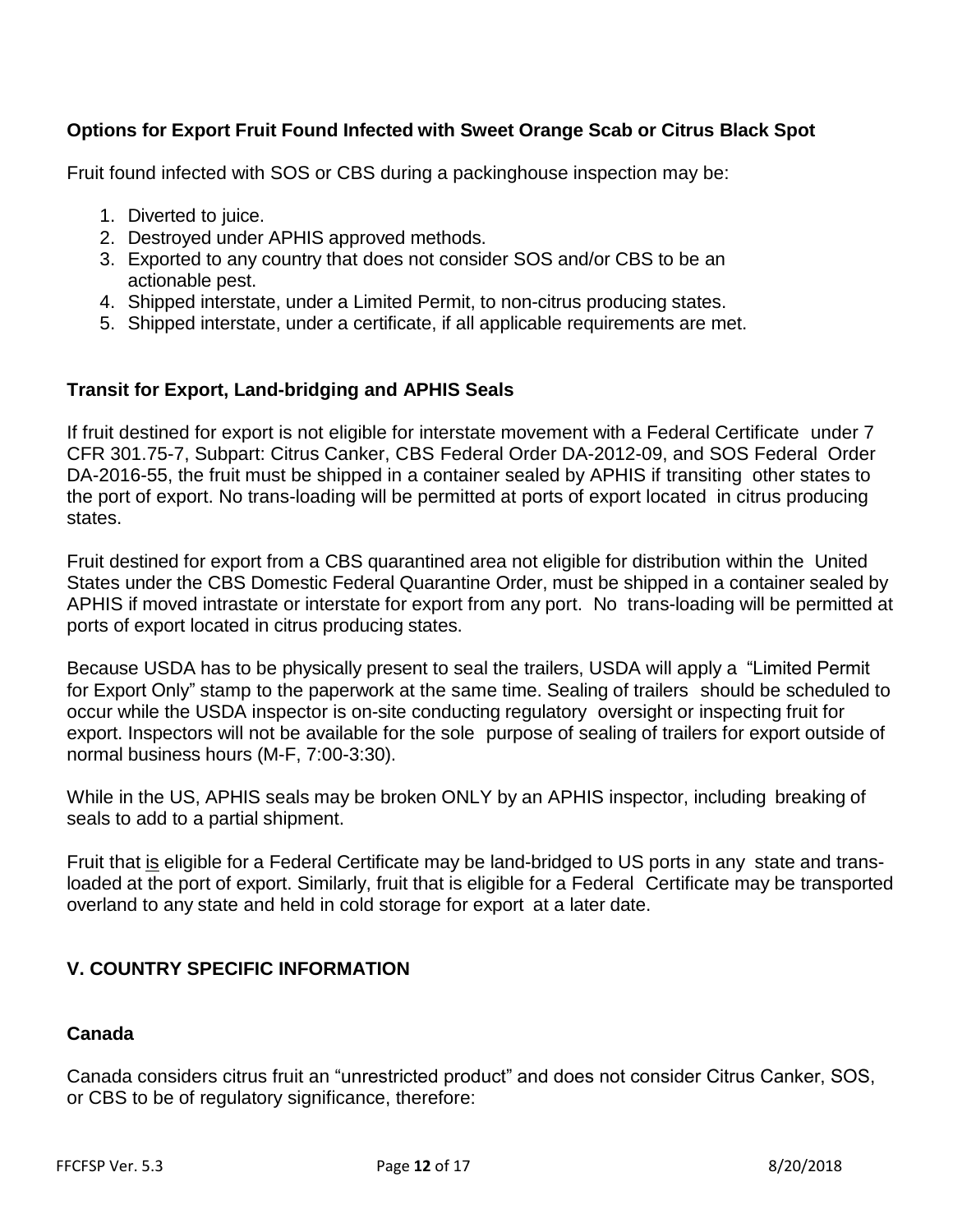- 1. No Federal Phytosanitary Certificate is required.
- 2. No Federal Phytosanitary inspection is required, but fruit that does not meet the requirements for a Federal Certificate or a Limited Permit (that allows distribution in parts of the US) must travel under APHIS seal and be accompanied by a Limited Permit for Export.

*Note: Florida-origin citrus that is exported to Canada will not be allowed back into the US under any circumstances, including as "Returned US Goods."*

## **European Union**

#### Citrus Canker

The EU will accept citrus fruit from within the Citrus Canker quarantine **outside** of the CBS quarantine with a Phytosanitary Certificate under the following stipulations:

- 1. The site of production and the immediate vicinity are subject to appropriate treatments and cultural practices against Citrus Canker (see FDACS Grower Compliance Agreement).
- 2. Fruit must be treated in accordance with APHIS Approved Packinghouse Treatments (Pages 5-6).
- 3. Official USDA inspections are conducted at a packinghouse prior to export, showing that the fruits are apparently free from symptoms of Citrus Canker.
- 4. All fruit must be traceable back to the grove block or sub-block of origin. **Trip tickets** will be collected at the packinghouse and verified for accuracy, and must include the following:
	- a. State issued Grower/Caretaker Compliance Agreement number
	- b. "**CC**" written on the trip ticket to indicate that the grower is following appropriate treatments and cultural practices recommended by UF-IFAS for Citrus Canker control. (see their website at: <http://www.crec.ifas.ufl.edu/extension/pest/> for more information on this.)

### Citrus Black Spot

The EU only recognizes county-wide quarantines. The EU will only accept citrus fruit with a Phytosanitary Certificate from a CBS quarantine area under the following conditions:

- 1. The fruit originates in a site of production subjected to appropriate treatments and cultural measures against CBS (see FDACS Grower Compliance Agreement).
- 2. The fruit originates from grove blocks or sub-blocks (no buffers) that have been in spected and found free of CBS and a fresh fruit Harvesting Permit\* has been issued.

\**The Harvesting Permit is valid only if harvesting begins within 120 days of survey. The Harvesting Permit will remain valid for the remainder of the harvesting season unless CBS infected fruit is found associated with the permit. If harvesting does not begin within 120 days, the grove blocks or subblocks will require another survey before harvesting can begin.*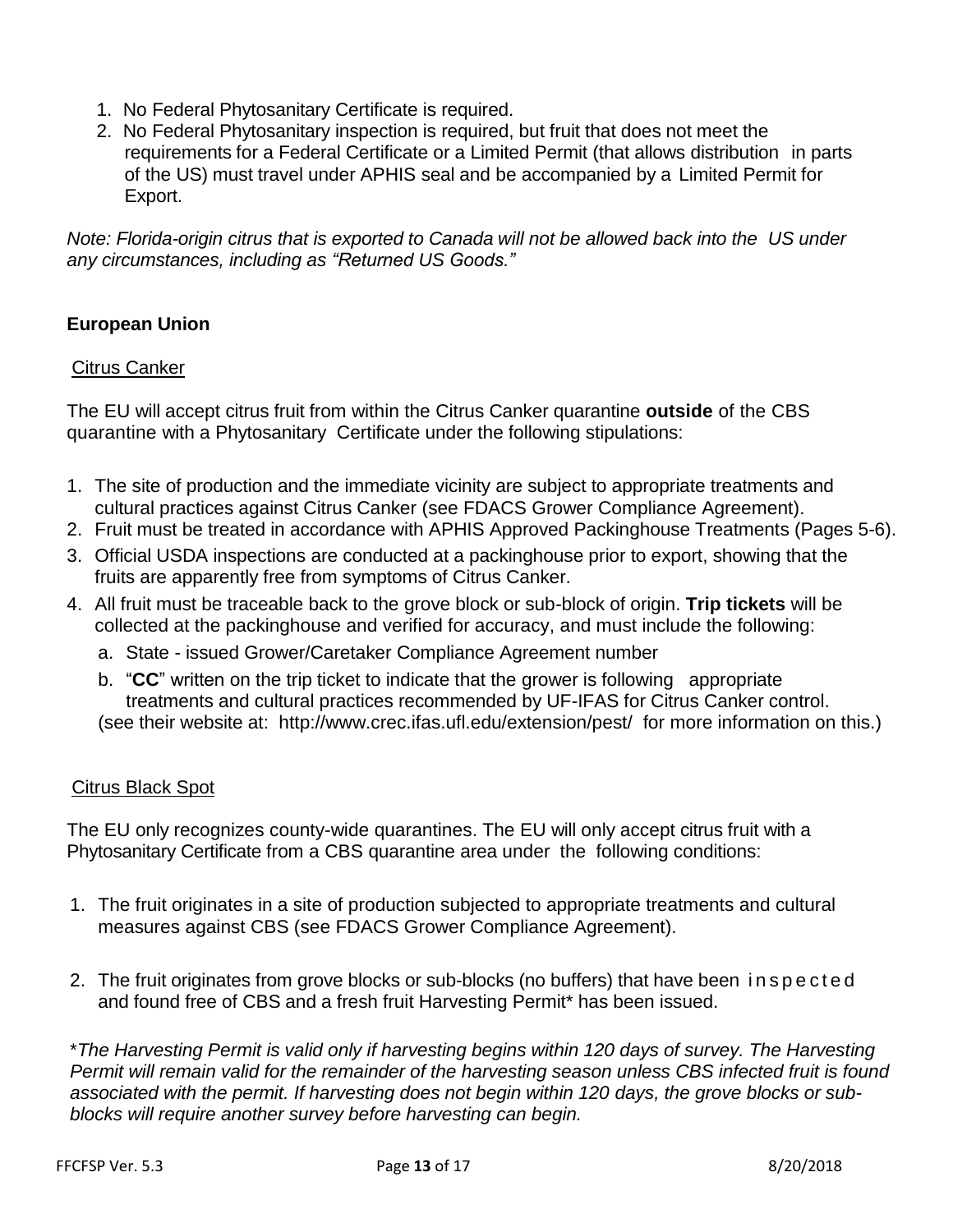- 3. **Trip tickets** will be collected at the packinghouse and verified for accuracy, and must include the following:
	- a. State issued Grower/Caretaker Compliance Agreement number.
	- b. "**CC**" and "**Tarp Q**" written in the lower portion of the trip ticket to indicate that the grower is following appropriate treatments and cultural practices recommended by UF-IFAS for Citrus Canker and Citrus Black Spot control.

(see their website at: <http://www.crec.ifas.ufl.edu/extension/pest/>for more information on this.)

- 4. USDA inspections are conducted at the packinghouse prior to export, showing that the fruits are apparently free from symptoms of Citrus Black Spot.
- 5. Fruit must be treated in accordance with the APHIS Approved Packinghouse Treatments (See pages 5-6 of this document).

#### Phytosanitary Certificate

To obtain a Phytosanitary Certificate for shipment to the EU, the following statement is required on manifests for fruit to be certified for the EU:

#### **FRUIT ORIGIN STATEMENT** (choose one)

#### **If from a Non-Citrus Black Spot (CBS) County(s), then,**

"The fruit has been treated with SOPP, chlorine, or peroxyacetic acid, meets European Union import requirements, and is eligible for phytosanitary certification." (use exact wording)

### **If from a Citrus Black Spot (CBS) County, then,**

"The fruit has been treated with SOPP, chlorine, or peroxyacetic acid. **AND,** The fruit is from groves in which required grove inspections have been conducted and found free of citrus black spot. It meets European Union requirements, and is eligible for phytosanitary certification." (use exact wording)

### **SPECIFIC TREATMENT STATEMENT** (choose one)

#### **If the treatment was Chlorine, then,**

"The fruit was thoroughly wet for at least 2 minutes with a solution containing 200 ppm sodium hypochlorite maintained at a pH of 7.0."

#### **If the treatment was Peroxyacetic Acid (PAA), then**

"The fruit was thoroughly wet for at least 1 minute with a solution containing 85 ppm peroxyacetic acid."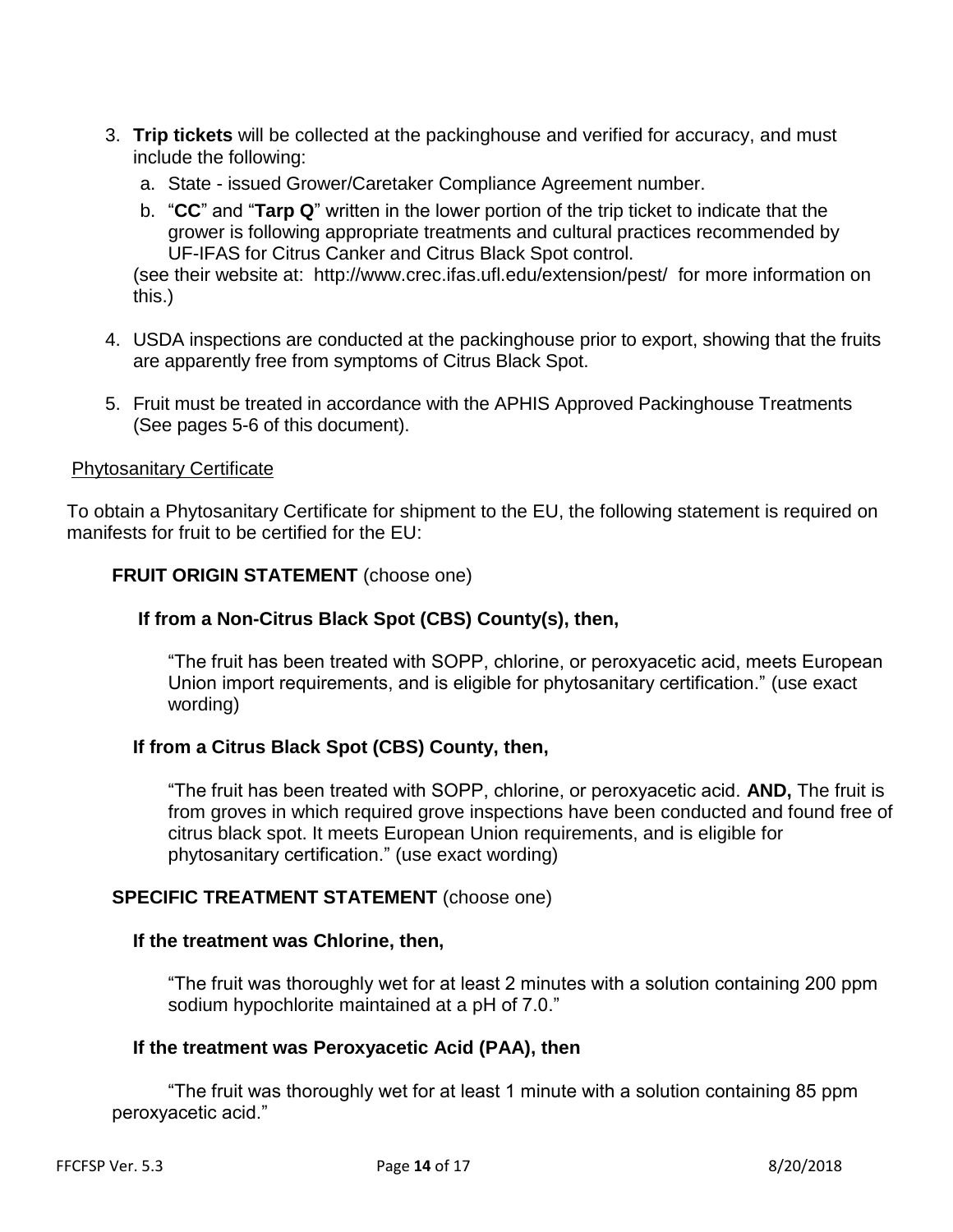#### **If the treatment was SOPP, then,**

"The fruit was thoroughly wet with a solution containing SOPP at a concentration of 2.0 percent for 45 seconds (foaming SOPP)."

### **OR**

"The fruit was thoroughly wet with a solution containing SOPP at a concentration of 2.0 percent for 1 minute (non-foaming SOPP)."

 **NOTE:** If there was more than one treatment, a packinghouse may have reason to include both, but only one is required to be listed for Federal phytosanitary purposes, and should be the one that APHIS is testing during their compliance inspections.

Packinghouse Lot numbers are required on each box and associated manifest in order to trace the origin of the fruit, and ensure that segregation between Lots is maintained within the packinghouse. All fruit must be traceable back to the grove block and sub-block of origin. Multi-Block numbers, TRS, and/or the canker website URL are no longer required on the Fruit & Vegetable manifest. Including them could cause confusion, and it is therefore recommended that these items be omitted from the manifests.

### **The county and State of origin should be indicated in the Place of Origin block on the F&V Manifest.**

Manifests accompanying shipments of fruit to the EU that are transiting other states should be stamped with a Federal Certificate. No APHIS seal is required on the trailer; however the trailer will be sealed by Fruit & Vegetable Inspection.

### **Japan**

Fruit from a Citrus Canker, SOS, or CBS quarantine that is destined to Japan is no longer required to be inspected by APHIS in the packinghouse. However if any of these diseases are detected by the importing country, the shipment may be rejected.

## **Other Foreign Countries**

The international movement of fresh citrus from Florida to foreign markets is governed solely by the importing country's requirements. These vary depending on the country. The chart at the end of these Guidelines summarizes the requirements for many of Florida's export markets.

Harvesting Permits are not required for Japan or markets that accept fruit from areas where Citrus Canker is endemic. It should be noted that while Citrus Canker is endemic in some countries accepting fruit from Florida, individual shipments of fruit may be rejected by some countries if found to be infected with Citrus Canker. China is a significant Florida trading partner that has Citrus Canker but will take action if Citrus Canker is found in a shipment.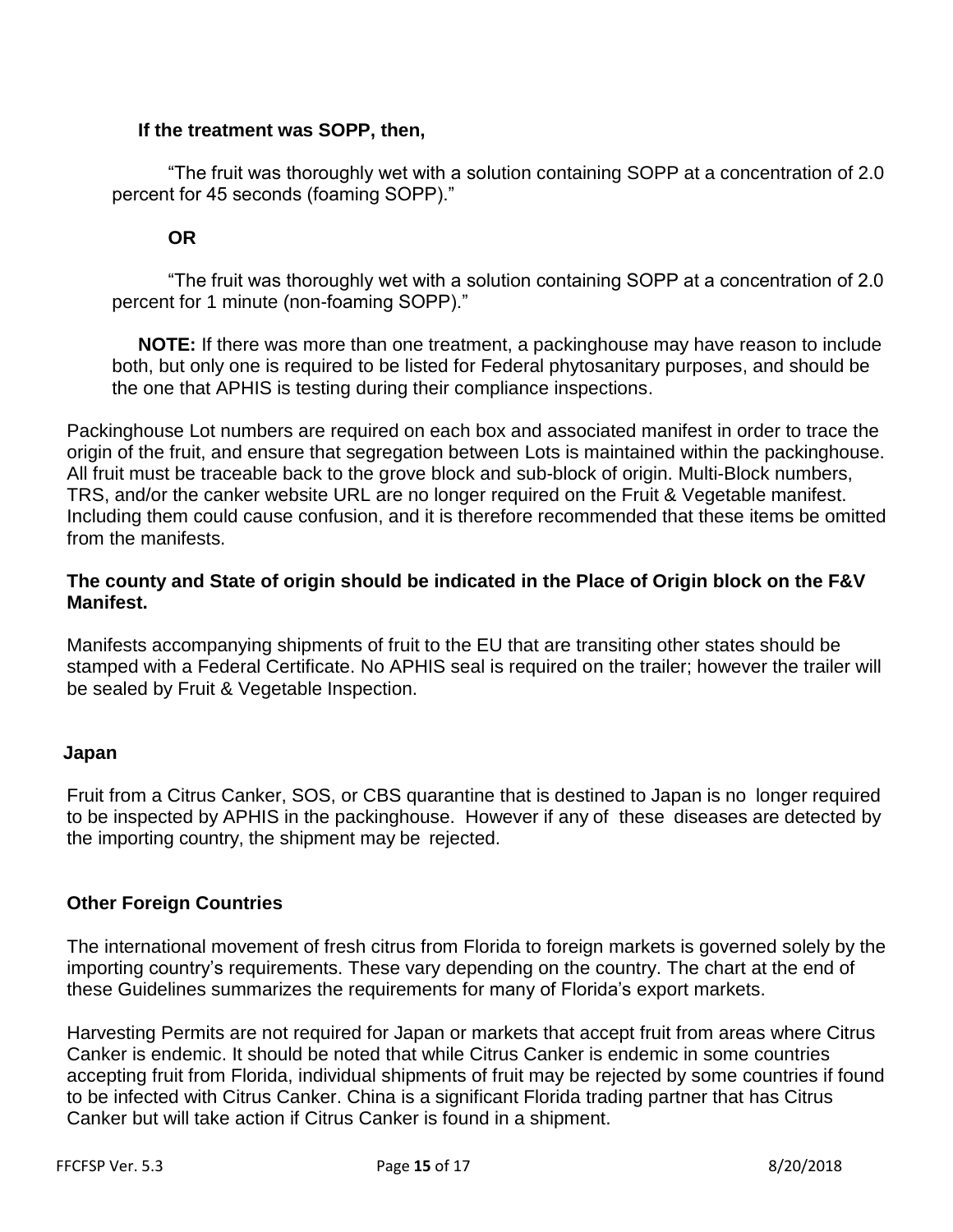Although some countries do not specifically consider Citrus Canker to be "actionable" or a disease of regulatory significance, they may still take action if Citrus Canker-infected fruit is found in a shipment. It is of utmost importance that only asymptomatic fruit be shipped, regardless of the destination market.

## **Business Hours & Overtime Requests**

Notification is required for APHIS inspection of fruit. Inspections should be scheduled during normal business hours (M-F, 7:00-3:30).

For the **2018/2019** shipping season, fruit destined for export will be inspected by APHIS only if the importing country requires a Federal Phytosanitary Inspection and considers Citrus Canker, SOS, and/or CBS to be an "actionable" disease. Overtime expenses will be charged to each packinghouse that requires a phytosanitary export inspection outside of normal business hours (M-F, 7:00 AM - 3:30 PM) or on Federal Holidays. All inspections require advance notice with the local CHRP manager no later than 2:30 p.m. on the previous normal business day. Inspection requests for weekends and Federal holidays must be made no later than 2:30 p.m. the previous normal business day. For example, an inspection scheduled for a Monday holiday must be requested the previous Friday by 2:30 p.m.

*Note: The information contained in this document refers to Citrus Canker, Sweet Orange Scab, and Citrus Black Spot restrictions only and does not apply to import permits which may be required by some countries, or to current Caribbean Fruit Fly Protocol requirements in place for China, Japan, Korea or the Philippines. Additionally, this information is subject to change based on the importing countries' regulations and should always be verified by reviewing PExD, available at: [\(https://pcit.aphis.usda.gov/pcit/faces/signIn.jsf\)](https://pcit.aphis.usda.gov/pcit/faces/signIn.jsf) and confirmed by an APHIS export certification official prior to shipment.*